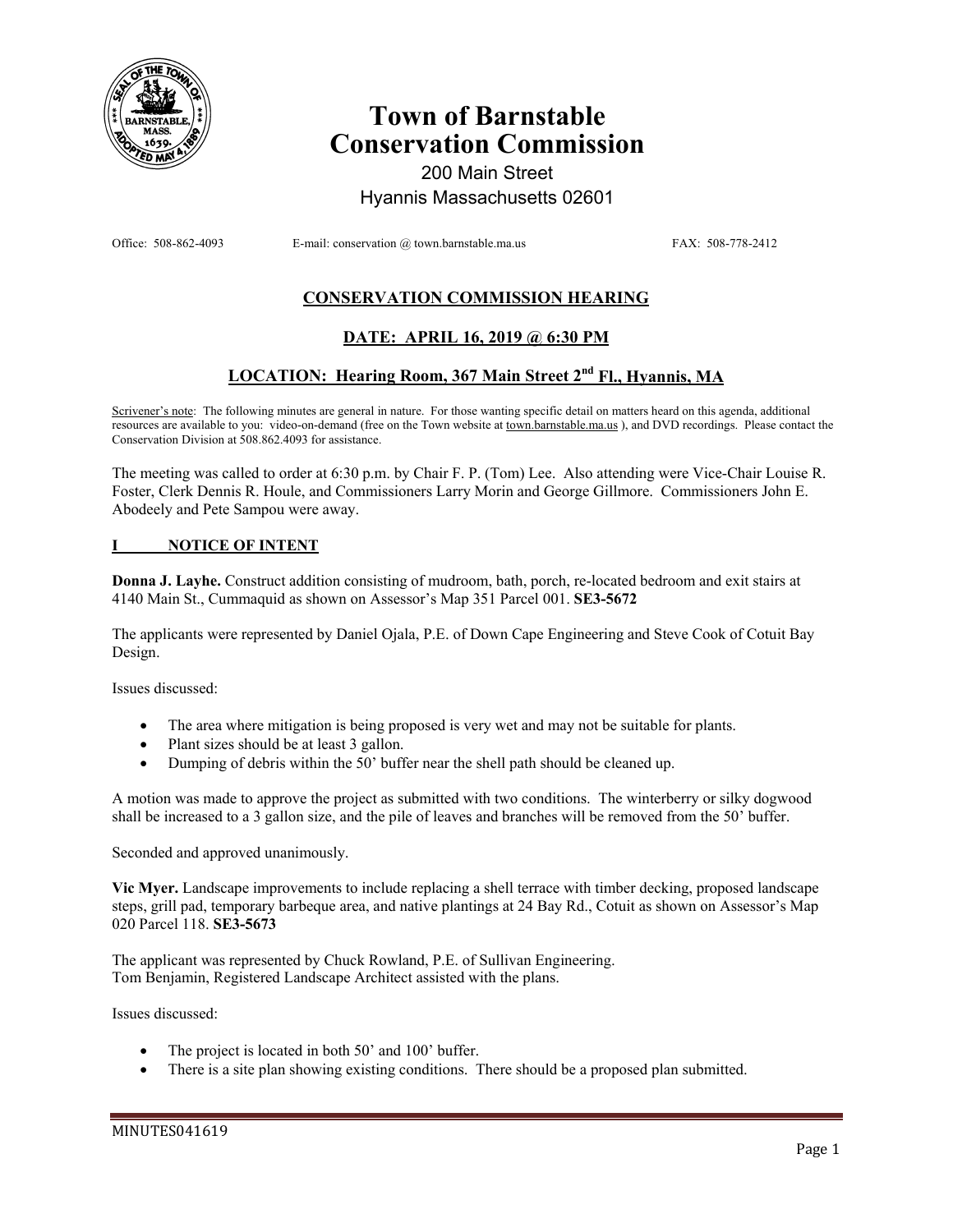- Proposed area of the concrete platform for grill and circular sand area was given up for mitigation in the 2013 permit.
- There should have been three rows of plantings for that permit. There are only two now and a shorter row where the plants are not doing well.
- There will be a total of 600 plants going in.
- The regrading of some of the property in the proposal is only very slight hand grading, more like raking.
- The barbeque is a temporary removable unit, not built in.
- There is a pine tree on the bank that has lost its top. Looks like a fresh cut. On March 27th vista pruning was approved. Topping is not allowed as part of vista pruning.

Exhibit A – Sketch by Chuck Rowland Exhibit B – Plant List

A motion was made to approve the project as submitted, subject to receipt of a revised plan removing the sand circle and replacing it with additional plants. Revised engineering plan should indicate dimensions of all hardscape.

 $4 = Aye$ ,  $1 = Nay$ Motion carries.

**BW Residential LLC.** Proposed renovations to existing dwelling including new foundation slid 5' to the east; 4' addition to porch and covered deck; replace existing garage with 10' landward expansion over existing driveway; landscape walls and walkways, timber stairs and boardwalk, and all associated appurtenances including septic upgrade at 23 Atlantic Ave., Hyannisport as shown on Assessor's Map 286 Parcel 001. **SE3-\_\_\_\_ Request for continuance to 4/30** 

The applicant was represented by Chuck Rowland, P.E. of Sullivan Engineering.

Request to continue to April 30, 2019.

A motion was made to approve continuance without testimony. Seconded and approved unanimously.

**John Scott.** Raze existing structure and construct a new single-family dwelling with utilities, sewer connection, driveway and appurtenances at 30 Commerce Rd., Barnstable as shown on Assessor's Map 301 Parcel 040. **SE3- 5674** 

Terry Haze, Registered Sanitarian represented the applicant for Robin Wilcox PLS, of Sweetser Engineering.

There is a second revised plan dated 4/6/19 that has been submitted.

Issues discussed:

- The project is within 100' of salt marsh.
- The new dwelling will be three bedrooms.
- There is a cedar tree near road that should be kept.

#### Public comment:

Robert Johansen, 12 Sunset Lane, Barnstable

- What is the footprint of the rebuild? Concerned about how close it is to his boundary line.
- There is a 20' setback. He is ok with that.
- Concerned with the grading of the lot and flooding.
- Asked about a future project being done by DPW to curb flooding problem. Commission cannot comment about future projects.